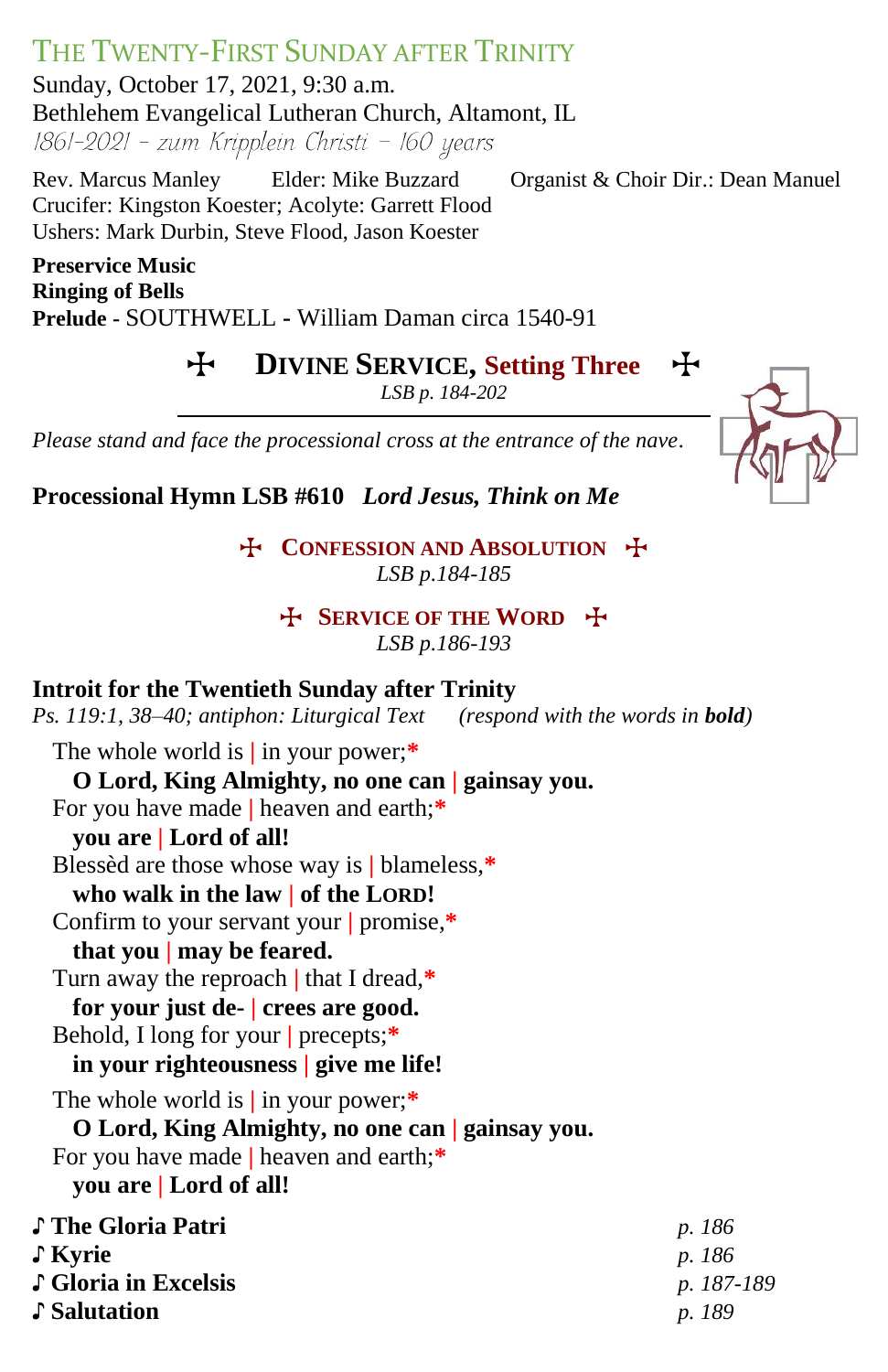### **Collect for the Twenty-first Sunday after Trinity**

P: Let us pray. O Lord, keep Your household, the Church, in continual godliness that through Your protection she may be free from all adversities and devoutly given to serve You in good works; through Jesus Christ, Your Son, our Lord, who lives and reigns with You and the Holy Spirit, one God, now and forever. **C: ♪ Amen**

#### *Please be seated*

#### **Old Testament Reading: Genesis 1:1 – 2:3**

1 In the beginning,  $\overline{G}$  created the heavens and the earth. <sup>2</sup>The earth was without form and void, and darkness was over the face of the deep. And the Spirit of God was hovering over the face of the waters.

<sup>3</sup>And God said, "Let there be light," and there was light. <sup>4</sup>And God saw that the light was good. And God separated the light from the darkness.  $5$ God called the light Day, and the darkness he called Night. And there was evening and there was morning, the first day.

<sup>6</sup>And God said, "Let there be an expanse in the midst of the waters, and let it separate the waters from the waters." <sup>7</sup>And God made the expanse and separated the waters that were under the expanse from the waters that were above the expanse. And it was so. <sup>8</sup>And God called the expanse Heaven. And there was evening and there was morning, the second day.

<sup>9</sup>And God said, "Let the waters under the heavens be gathered together into one place, and let the dry land appear." And it was so. <sup>10</sup>God called the dry land Earth, and the waters that were gathered together he called Seas. And God saw that it was good.

<sup>11</sup>And God said, "Let the earth sprout vegetation, plants yielding seed, and fruit trees bearing fruit in which is their seed, each according to its kind, on the earth." And it was so.  $12$ The earth brought forth vegetation, plants yielding seed according to their own kinds, and trees bearing fruit in which is their seed, each according to its kind. And God saw that it was good. <sup>13</sup>And there was evening and there was morning, the third day.

<sup>14</sup>And God said, "Let there be lights in the expanse of the heavens to separate the day from the night. And let them be for signs and for seasons, and for days and years, <sup>15</sup>and let them be lights in the expanse of the heavens to give light upon the earth." And it was so. <sup>16</sup>And God made the two great lights—the greater light to rule the day and the lesser light to rule the night—and the stars.  $17$ And God set them in the expanse of the heavens to give light on the earth, <sup>18</sup>to rule over the day and over the night, and to separate the light from the darkness. And God saw that it was good. <sup>19</sup>And there was evening and there was morning, the fourth day.

<sup>20</sup>And God said, "Let the waters swarm with swarms of living creatures, and let birds fly above the earth across the expanse of the heavens." <sup>21</sup>So God created the great sea creatures and every living creature that moves, with which the waters swarm, according to their kinds, and every winged bird according to its kind. And God saw that it was good. <sup>22</sup>And God blessed them, saying, "Be fruitful and multiply and fill the waters in the seas, and let birds multiply on the earth." <sup>23</sup>And there was evening and there was morning, the fifth day.

<sup>24</sup>And God said, "Let the earth bring forth living creatures according to their kinds livestock and creeping things and beasts of the earth according to their kinds." And it was so.  $^{25}$ And God made the beasts of the earth according to their kinds and the livestock according to their kinds, and everything that creeps on the ground according to its kind. And God saw that it was good.

<sup>26</sup>Then God said, "Let us make man in our image, after our likeness. And let them have dominion over the fish of the sea and over the birds of the heavens and over the livestock and over all the earth and over every creeping thing that creeps on the earth."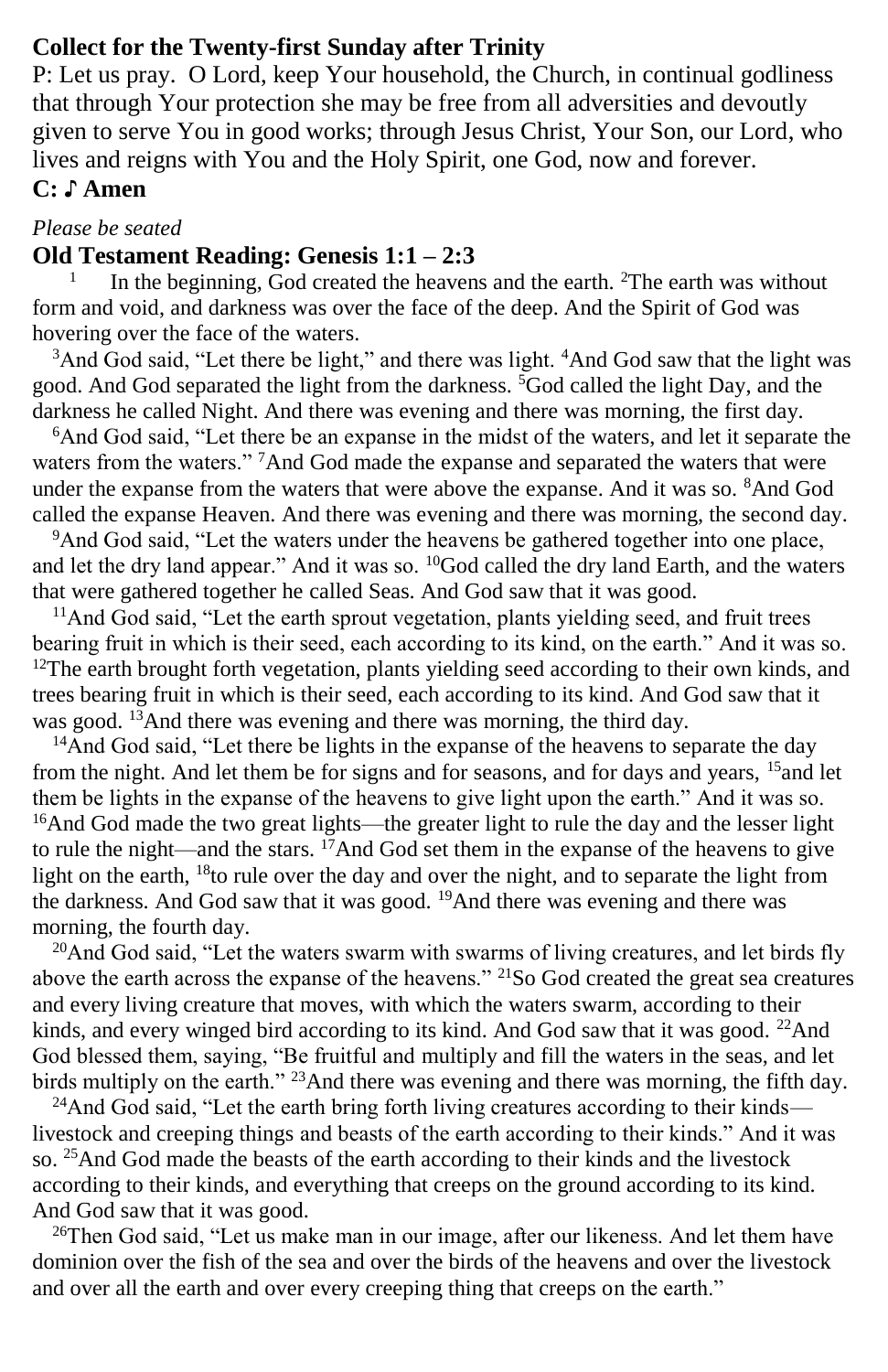<sup>27</sup>So God created man in his own image,

in the image of God he created him;

male and female he created them.

<sup>28</sup>And God blessed them. And God said to them, "Be fruitful and multiply and fill the earth and subdue it and have dominion over the fish of the sea and over the birds of the heavens and over every living thing that moves on the earth." <sup>29</sup>And God said, "Behold, I have given you every plant yielding seed that is on the face of all the earth, and every tree with seed in its fruit. You shall have them for food. <sup>30</sup>And to every beast of the earth and to every bird of the heavens and to everything that creeps on the earth, everything that has the breath of life, I have given every green plant for food." And it was so. <sup>31</sup>And God saw everything that he had made, and behold, it was very good. And there was evening and there was morning, the sixth day.

<sup>1</sup>Thus the heavens and the earth were finished, and all the host of them. <sup>2</sup>And on the seventh day God finished his work that he had done, and he rested on the seventh day from all his work that he had done. <sup>3</sup>So God blessed the seventh day and made it holy, because on it God rested from all his work that he had done in creation.

P: This is the Word of the Lord.

**C: Thanks be to God.**

#### **Ministry of Music –** *"Have No Fear"* - Kinderchor

#### **Epistle Reading: Ephesians 6:10-17**

 $10$ Finally, be strong in the Lord and in the strength of his might.  $11$ Put on the whole armor of God, that you may be able to stand against the schemes of the devil. <sup>12</sup>For we do not wrestle against flesh and blood, but against the rulers, against the authorities, against the cosmic powers over this present darkness, against the spiritual forces of evil in the heavenly places. <sup>13</sup>Therefore take up the whole armor of God, that you may be able to withstand in the evil day, and having done all, to stand firm. <sup>14</sup>Stand therefore, having fastened on the belt of truth, and having put on the breastplate of righteousness, <sup>15</sup>and, as shoes for your feet, having put on the readiness given by the gospel of peace.  $^{16}$ In all circumstances take up the shield of faith, with which you can extinguish all the flaming darts of the evil one;  $^{17}$  and take the helmet of salvation, and the sword of the Spirit, which is the word of God,

P: This is the Word of the Lord.

#### **C: Thanks be to God.**

*Please stand*

### **C: ♪** *Alleluia. Alleluia. Alleluia.*  **Holy Gospel: John 4:46-54**

- P: The Holy Gospel according to St. John, the fourth chapter.
- **C:** *♪ Glory be to Thee, O Lord.*

<sup>46</sup>So he came again to Cana in Galilee, where he had made the water wine. And at Capernaum there was an official whose son was ill.  $47$ When this man heard that Jesus had come from Judea to Galilee, he went to him and asked him to come down and heal his son, for he was at the point of death. <sup>48</sup>So Jesus said to him, "Unless you see signs and wonders you will not believe." <sup>49</sup>The official said to him, "Sir, come down before my child dies." <sup>50</sup>Jesus said to him, "Go; your son will live." The man believed the word that Jesus spoke to him and went on his way. <sup>51</sup>As he was going down, his servants met him and told him that his son was recovering. <sup>52</sup>So he asked them the hour when he began to get better, and they said to him, "Yesterday at the seventh hour the fever left him." 53The father knew that